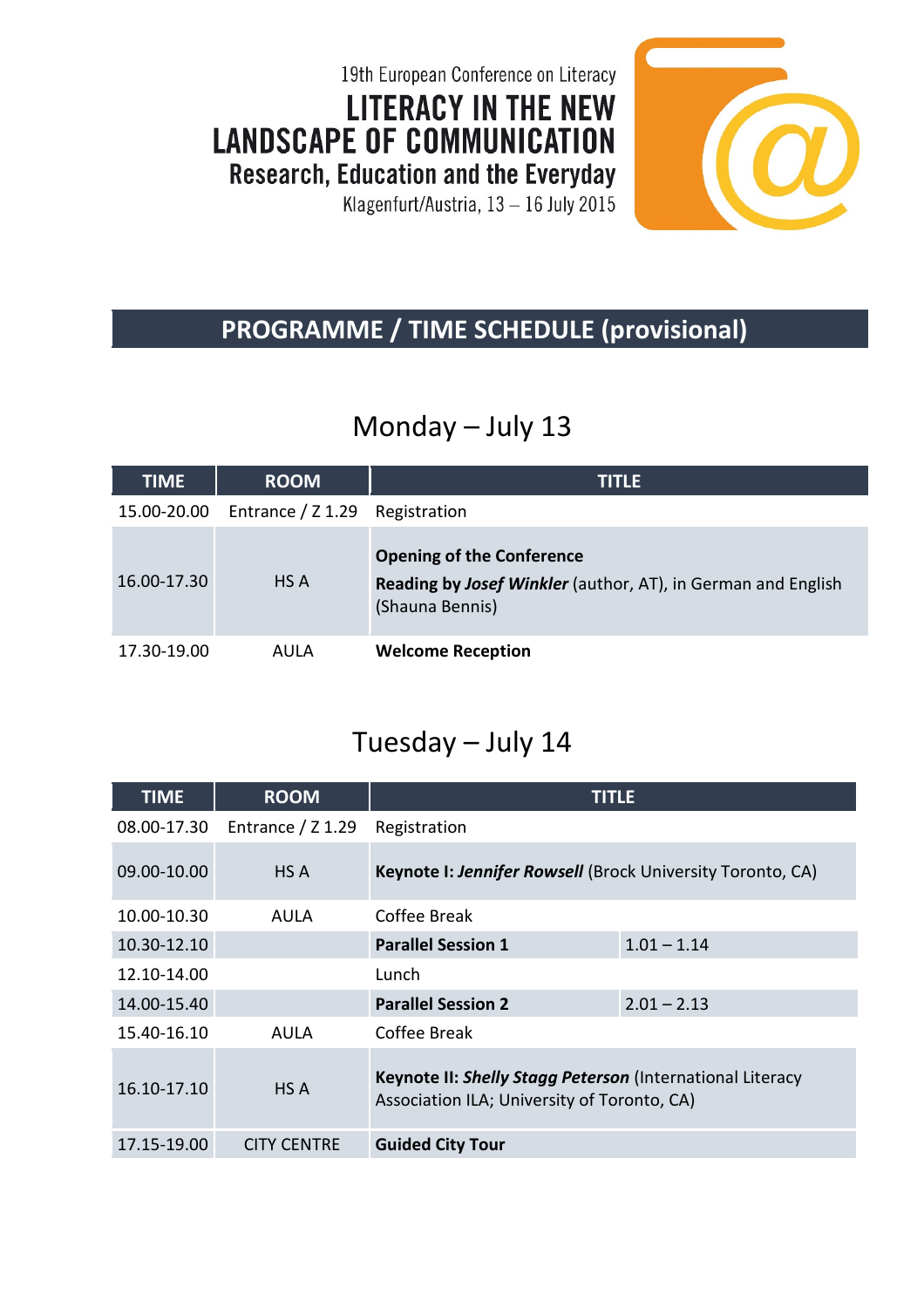## Wednesday – July 15

| <b>TIME</b> | <b>ROOM</b>         | <b>TITLE</b>                                     |               |
|-------------|---------------------|--------------------------------------------------|---------------|
| 08.00-17.30 | Entrance $/$ Z 1.29 | Registration                                     |               |
| 09.00-10.00 | HS A                | Keynote III: Teresa Cremin (Open University, UK) |               |
| 10.00-10.30 | AULA                | Coffee Break                                     |               |
| 10.30-12.10 |                     | <b>Parallel Session 3</b>                        | $3.01 - 3.16$ |
| 12.10-14.00 |                     | Lunch                                            |               |
| 14.00-15.40 |                     | <b>Parallel Session 4</b>                        | $4.01 - 4.16$ |
| 15.40-16.10 | <b>AULA</b>         | Coffee Break                                     |               |
| 16.10-17.50 |                     | <b>Parallel Session 5</b>                        | $5.01 - 5.16$ |
| 18.30-21.30 | Seepark Hotel       | <b>Conference Dinner</b>                         |               |

# Thursday – July 16

| <b>TIME</b> | <b>ROOM</b> |                                                                                        | <b>TITLE</b>  |
|-------------|-------------|----------------------------------------------------------------------------------------|---------------|
| 9.00-10.40  |             | <b>Parallel Session 6</b>                                                              | $6.01 - 6.16$ |
| 10.40-11.10 | Z.1.09      | Coffee Break                                                                           |               |
| 11.10-12.50 |             | <b>Parallel Session 7</b>                                                              | $7.01 - 7.16$ |
| 12.50-14.00 |             | Lunch                                                                                  |               |
| 14.00-15.40 |             | <b>Parallel Session 8</b>                                                              | $8.01 - 8.15$ |
| 15.40-17.00 | <b>AULA</b> | <b>Keynote IV: TBA</b><br>Farewell and hasta la vista in Madrid 2017!<br><b>Drinks</b> |               |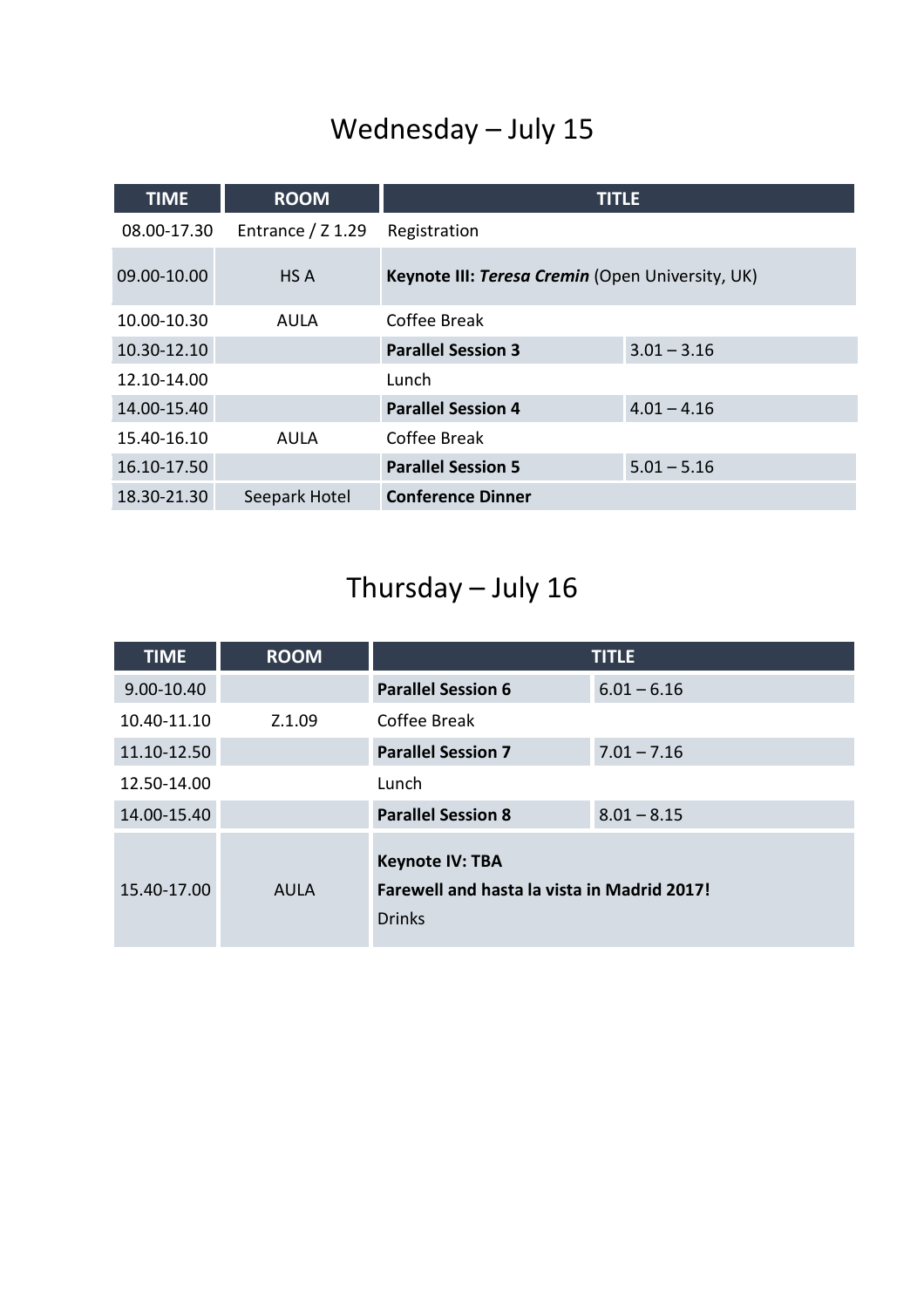|             | PARALLEL SESSION 1: 1.01 - 1.14 (TUESDAY, 10.30 - 12.10) |                              |                 |              |                                                  |                                                                                            |                                         |  |  |
|-------------|----------------------------------------------------------|------------------------------|-----------------|--------------|--------------------------------------------------|--------------------------------------------------------------------------------------------|-----------------------------------------|--|--|
| <b>ROOM</b> | <b>SESSION TYPE</b>                                      |                              | <b>LANGUAGE</b> | <b>CHAIR</b> | <b>PARTICIPANTS</b>                              |                                                                                            |                                         |  |  |
|             | 1.01                                                     | SYMP.<br>PART I              | <b>ENGLISH</b>  | C. Garbe     | EHMIG (ELINET I)                                 | Christine GARBE / Greg BROOKS / Maxine BURTON / Renate VALTIN / Christine CLEMENT / Simone |                                         |  |  |
|             | 1.02                                                     | SYMP.<br><b>90 MIN</b>       | <b>GERMAN</b>   | H. P. Kuhley | Horst Paul KUHLEY / Elisabeth GESSNER            |                                                                                            |                                         |  |  |
|             | 1.03                                                     | PAPER &<br><b>G.PRACTICE</b> | <b>GERMAN</b>   | <b>TBA</b>   | Claudia SCHERLING<br>(PAPER)                     | Kerstin MATAUSCH / Marion<br><b>MOSER (PAPER)</b>                                          | Peter PIASECKI<br>(GOOD PRACTICE)       |  |  |
|             | 1.04                                                     | SYMP.<br>PART I              | <b>GERMAN</b>   | J. Struger   | Ursula ESTERL / Jürgen STRUGER / Gerhild ZAMINER |                                                                                            |                                         |  |  |
|             | 1.05                                                     | <b>PAPER</b><br>3x30 MIN     | <b>FRENCH</b>   | <b>TBA</b>   | Judith BEAULIEU                                  | Alica VANLINT                                                                              | Pauline SIROIS                          |  |  |
|             | 1.06                                                     | SYMP.<br><b>90 MIN</b>       | <b>ENGLISH</b>  | T. Crumpler  | Thomas P. CRUMPLER / Linda HALING / Shery SANDEN |                                                                                            |                                         |  |  |
|             | 1.07                                                     | <b>WORKSHOP</b><br>90 MIN    | <b>ENGLISH</b>  | J. Williams  | Joan WILLIAMS / Alida HUDSON / Sally HEINEKE     |                                                                                            |                                         |  |  |
|             | 1.08                                                     | <b>PAPER</b><br>3x30 MIN     | <b>ENGLISH</b>  | <b>TBA</b>   | Kinga VARGA-DOBAI                                | Jennifer LINDENAUER                                                                        | Deborah Wells ROWE                      |  |  |
|             | 1.09                                                     | PAPER<br>3x30 MIN            | <b>ENGLISH</b>  | <b>TBA</b>   | Nicola FRIEDRICH                                 | Simonetta PASQUALIS                                                                        | Andreas PETERJAHN                       |  |  |
|             | 1.10                                                     | <b>PAPER</b><br>3x30 MIN     | <b>ENGLISH</b>  | <b>TBA</b>   | Jalalai-Modhadam NILOUFAR                        | Milevica BOJOVIĆ                                                                           | Kasim YILDRIM                           |  |  |
|             | 1.11                                                     | <b>PAPER</b><br>3x30 MIN     | <b>ENGLISH</b>  | <b>TBA</b>   | <b>Andrew WHELAN</b>                             | <b>Alison SIMPSON</b>                                                                      | Jon CALLOW                              |  |  |
|             | 1.12                                                     | <b>PAPER</b><br>3x30 MIN     | <b>ENGLISH</b>  | <b>TBA</b>   | Darja MAZI-LESKOVAR                              | <b>Susan FULLERTON</b>                                                                     | Ligia PELOSI                            |  |  |
|             | 1.13                                                     | <b>WORKSHOP</b><br>90 MIN    | <b>ENGLISH</b>  | L. Pratt     | Linda PRATT / James NAGELDINGER                  |                                                                                            |                                         |  |  |
|             | 1.14                                                     | PAPER &<br><b>G.PRACTICE</b> | <b>ENGLISH</b>  | <b>TBA</b>   | Veronika ROT GABROVEC<br>(PAPER)                 | Pamela WINSOR<br>(GOOD PRACTICE)                                                           | Ana Maria Margarita SALVADOR<br>(PAPER) |  |  |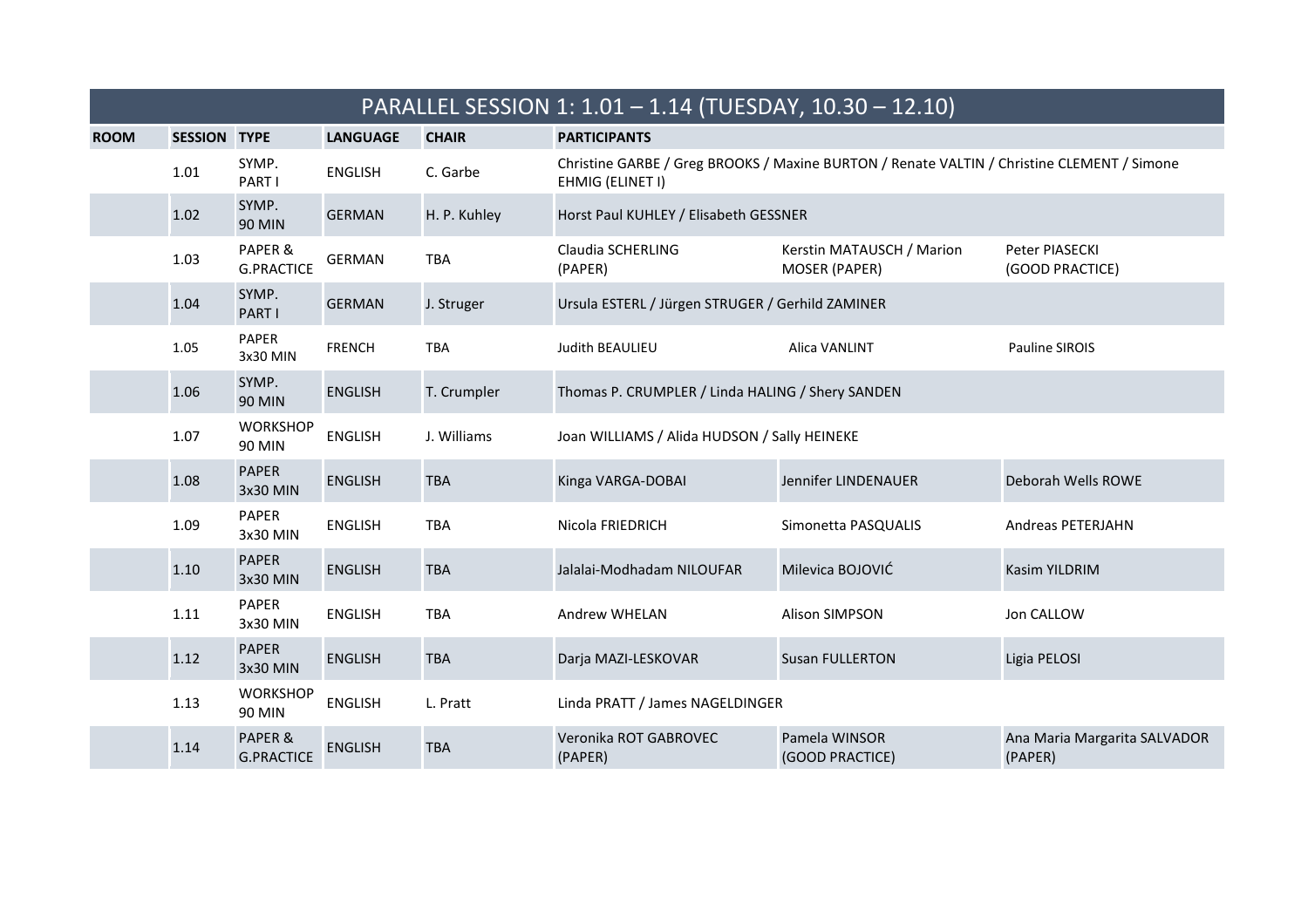|             | PARALLEL SESSION 2: 2.01 - 2.14 (TUESDAY, 14.00 - 15.40) |                             |                            |              |                                                                                                                 |                                                                                                                                                                                             |                                                                                                   |  |  |
|-------------|----------------------------------------------------------|-----------------------------|----------------------------|--------------|-----------------------------------------------------------------------------------------------------------------|---------------------------------------------------------------------------------------------------------------------------------------------------------------------------------------------|---------------------------------------------------------------------------------------------------|--|--|
| <b>ROOM</b> | <b>SESSION</b>                                           | <b>TYPE</b>                 | <b>LANGUAGE</b>            | <b>CHAIR</b> | <b>PARTICIPANTS</b>                                                                                             |                                                                                                                                                                                             |                                                                                                   |  |  |
|             | 2.01                                                     | SYMP.<br><b>PART II</b>     | <b>ENGLISH</b>             | C. Garbe     | Christine GARBE / Greg BROOKS / Maxine BURTON / Renate VALTIN / Christine CLEMENT / Simone EHMIG<br>(ELINET II) |                                                                                                                                                                                             |                                                                                                   |  |  |
|             | 2.02                                                     | SYMP.<br>90 MIN             | <b>ENGLISH</b>             | S. Kalnina   |                                                                                                                 | Sandra KALNINA / Ieva MARGEVICA-GRINBERGA / Aija KALVE                                                                                                                                      |                                                                                                   |  |  |
|             | 2.03                                                     | <b>WORKSHOP</b><br>3x30 MIN | <b>ENGLISH</b>             | S. A. Beach  | Rhonda GOOLSBY SMITH / Jennifer Lyn DORSEY / Jon CALLOW / Maria KOVACS                                          |                                                                                                                                                                                             |                                                                                                   |  |  |
|             | 2.04                                                     | SYMP.<br><b>PART II</b>     | <b>GERMAN</b>              | J. Struger   | Ursula ESTERL / Jürgen STRUGER / Gerhild ZAMINER                                                                |                                                                                                                                                                                             |                                                                                                   |  |  |
|             | 2.05                                                     | PAPER<br>3x30 MIN           | FRENCH /<br><b>SPANISH</b> | <b>TBA</b>   | Anne-Marie DIONNE                                                                                               | Rakia LAROUI                                                                                                                                                                                | Celia ZAMUDIO                                                                                     |  |  |
|             | 2.06                                                     | SYMP.<br><b>90 MIN</b>      | <b>ENGLISH</b>             | M. Thomas    | <b>Matthew THOMAS</b>                                                                                           |                                                                                                                                                                                             |                                                                                                   |  |  |
|             | 2.07                                                     | <b>WORKSHOP</b><br>3x30 MIN | <b>ENGLISH</b>             | S. A. Beach  |                                                                                                                 | Rhonda GOOLSBY SMITH / Jennifer Lyn DORSEY / Jon CALLOW / Maria KOVACS                                                                                                                      |                                                                                                   |  |  |
|             | 2.08                                                     | <b>PAPER</b><br>3x30 MIN    | <b>ENGLISH</b>             | <b>TBA</b>   | <b>Astrid RANK</b>                                                                                              | Megan Elizabeth BOCK                                                                                                                                                                        | Zoe APOSTOLOU                                                                                     |  |  |
|             | 2.09                                                     | PAPER<br>3x30 MIN           | <b>ENGLISH</b>             | <b>TBA</b>   | Leslie HAAS                                                                                                     | Agata WALCZAK-NIEWIADOMSKA                                                                                                                                                                  | Simone C. EHMIG                                                                                   |  |  |
|             | 2.10                                                     | <b>PAPER</b><br>3x30 MIN    | <b>ENGLISH</b>             | <b>TBA</b>   | <b>Amie SARKER</b>                                                                                              | Renata ŠAMO / Alenka MIKULEC                                                                                                                                                                | Joanna LEWIŃSKA                                                                                   |  |  |
|             | 2.11                                                     | <b>PAPER</b><br>3x30 MIN    | <b>ENGLISH</b>             | <b>TBA</b>   | <b>Timo SALMINEN</b>                                                                                            | Angela WISEMAN                                                                                                                                                                              | Julia GILLEN / Fiona CURTIS                                                                       |  |  |
|             | 2.12                                                     | <b>PAPER</b><br>3x30 MIN    | <b>ENGLISH</b>             | <b>TBA</b>   | <b>Kristen NIELSEN</b>                                                                                          | Raquel PLOTKA                                                                                                                                                                               | Louise WILKINSON                                                                                  |  |  |
|             | 2.13                                                     | <b>POSTER</b><br>90 MIN     | ENGLISH/<br><b>GERMAN</b>  | <b>TBA</b>   | SCHWAB & Barbara GASTEIGER-KLICPERA / Paula GROW                                                                | Anastasia BURKE / Tatyana GALAKTIONOVA / Tara WILSON / Andrea KULMHOFER / Ana Marcela<br>HUNG / Martina REITER / Louari MARINA / Mike TRAUNTSCHNIG; Susanne SEIFERT; Lisa PALECZEK; Susanne | MONTENEGRO SÁNCHEZ; Benita DILLARD-BROOKS; Debra PRICE; Jackie INGRAM & Jacqueline RUST / Yueh-Nu |  |  |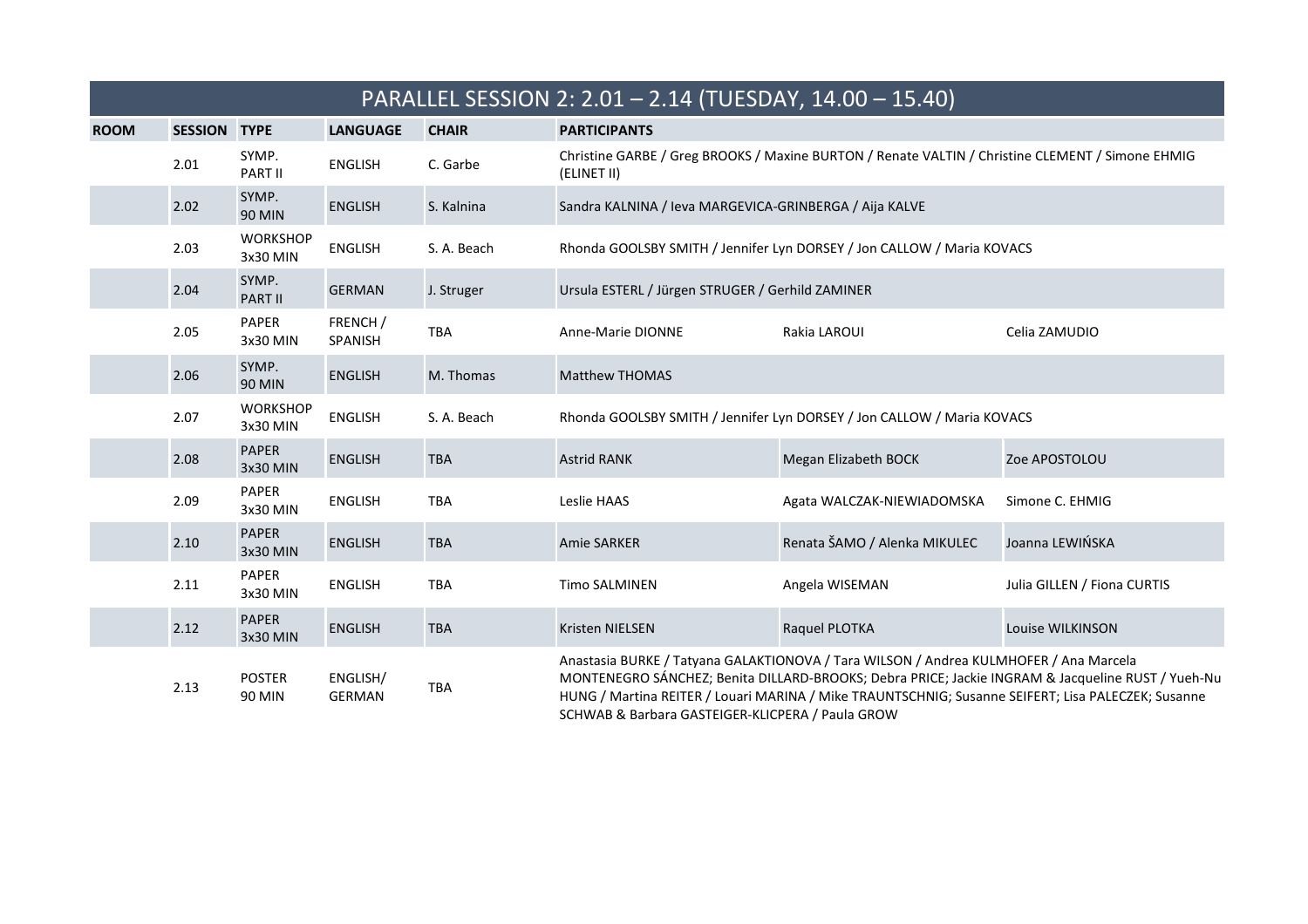|             |                     |                               |                 |              |                                                    | PARALLEL SESSION 3: 3.01 - 3.16 (WEDNESDAY, 10.30 - 12.10) |                                                                                                  |
|-------------|---------------------|-------------------------------|-----------------|--------------|----------------------------------------------------|------------------------------------------------------------|--------------------------------------------------------------------------------------------------|
| <b>ROOM</b> | <b>SESSION TYPE</b> |                               | <b>LANGUAGE</b> | <b>CHAIR</b> | <b>PARTICIPANTS</b>                                |                                                            |                                                                                                  |
|             | 3.01                | PAPER<br>3x30 MIN             | <b>ENGLISH</b>  | <b>TBA</b>   | Lydia KOKKOLA                                      | Janet McINTOSH                                             | Eva FJÄLLSTRÖM                                                                                   |
|             | 3.02                | SYMP.<br><b>90 MIN</b>        | <b>ENGLISH</b>  | H. R. Gerber |                                                    |                                                            | Dodie NIEMEYER / Kade WELLS / Debra PRICE / Jason YJ LEE / Jennifer ROWSELL (Session Discussant) |
|             | 3.03                | <b>WORKSHOP</b><br>90 MIN     | GERMAN          | C. Aspalter  | Christian ASPALTER / Stefanie JÖRGL                |                                                            |                                                                                                  |
|             | 3.04                | <b>PAPER</b><br>3x30 MIN      | <b>ENGLISH</b>  | <b>TBA</b>   | John BEACH                                         | Maíra AZEVEDO                                              | Claudia McVICKER                                                                                 |
|             | 3.05                | PAPER /<br><b>G.PRACTICE</b>  | <b>ENGLISH</b>  | <b>TBA</b>   |                                                    | Jacqueline INGRAM (PAPER) Francesca POMERANTZ (PAPER)      | Cindy L. BENGE (G.PRACTICE)                                                                      |
|             | 3.06                | <b>WORKSHOP</b><br>90 MIN     | <b>ENGLISH</b>  | J. Clemens   | Jeoren CLEMENS                                     |                                                            |                                                                                                  |
|             | 3.07                | <b>WORKSHOP</b><br>90 MIN     | <b>ENGLISH</b>  | D. Cox       | Donna COX / Melinda MILLER / Helen BERG            |                                                            |                                                                                                  |
|             | 3.08                | <b>WORKSHOP</b><br>90 MIN     | <b>ENGLISH</b>  | D. Reisboard | Dana REISBOARD                                     |                                                            |                                                                                                  |
|             | 3.09                | PAPER<br>3x30 MIN             | <b>ENGLISH</b>  | <b>TBA</b>   | Stefan MARKOV                                      | <b>Alexis FELDMEIER</b>                                    | Iranda BAJRAMI                                                                                   |
|             | 3.10                | SYMP.<br>PART I               | <b>FRENCH</b>   | C. DUMAIS    | André C. MOREAU / Christian DUMAIS / Pascal DUPONT |                                                            |                                                                                                  |
|             | 3.11                | PAPER<br>3x30 MIN             | <b>ENGLISH</b>  | <b>TBA</b>   | <b>Stacey BUMSTEAD</b>                             | Carol CHRISTY                                              | Arnbak ELISABETH                                                                                 |
|             | 3.12                | <b>WORKSHOP</b><br>90 MIN     | <b>ENGLISH</b>  | E. A. Puig   |                                                    | Enrique A. PUIG / Sandra L. ROBINSON / Edward H. ROBINSON  |                                                                                                  |
|             | 3.13                | <b>G.PRACTICE</b><br>3x30 MIN | <b>ENGLISH</b>  | <b>TBA</b>   | Nancy VOTTELER                                     | Barbara Kane SCHNEIDER                                     | Ariana-Stanca VACARETU                                                                           |
|             | 3.14                | <b>G.PRACTICE</b><br>3x30 MIN | <b>ENGLISH</b>  | <b>TBA</b>   | Alexander VOROPAEV                                 | Valeria BALBINOT                                           | Simona ŠINKO                                                                                     |
|             | 3.15                | <b>G.PRACTICE</b><br>3x30 MIN | <b>ENGLISH</b>  | TBA          | <b>Beverly HALL</b>                                | Melinda BUTER                                              | Vasinda SHERI                                                                                    |
|             | 3.16                | <b>PAPER</b><br>3x30 MIN      | <b>ENGLISH</b>  | <b>TBA</b>   | Stavroula KONTOVOURKI                              | Jodi STREELASKY                                            | Derya ARSLAN                                                                                     |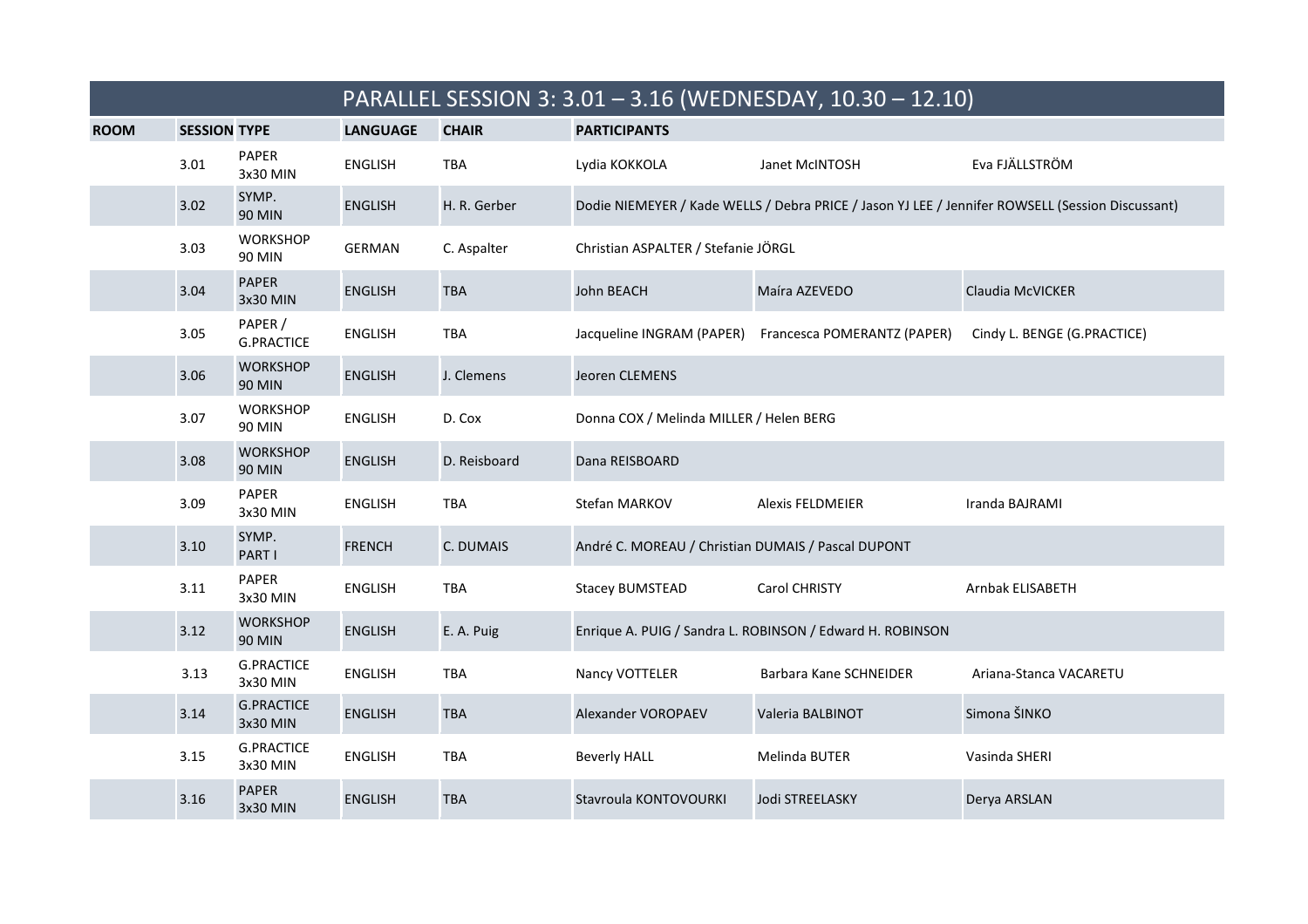|             |                     |                               |                            |                             |                                                     | PARALLEL SESSION 4: 4.01 - 4.16 (WEDNESDAY, 14.00 - 15.40)                                |                                              |
|-------------|---------------------|-------------------------------|----------------------------|-----------------------------|-----------------------------------------------------|-------------------------------------------------------------------------------------------|----------------------------------------------|
| <b>ROOM</b> | <b>SESSION TYPE</b> |                               | <b>LANGUAGE</b>            | <b>CHAIR</b>                | <b>PARTICIPANTS</b>                                 |                                                                                           |                                              |
|             | 4.01                | SYMP.<br>PART I               | <b>ENGLISH</b>             | R. VALTIN                   | (IDEC I)                                            | Shlomo ALON / Laura BENÍTEZ SASTRE / Henrietta DOMBEY / Marie ERNESTOVÁ / Ann-Sofie SELIN |                                              |
|             | 4.02                | PAPER /<br><b>G.PRACTICE</b>  | <b>ENGLISH</b>             | TBA                         | Laura BENÍTEZ SASTRE<br>(PAPER)                     | Julia GILLEN (PAPER)                                                                      | Andrej JALEN (G.PRACTICE)                    |
|             | 4.03                | <b>G.PRACTICE</b><br>3x30 MIN | <b>ENGLISH</b>             | <b>TBA</b>                  | Linda SERRO                                         | Maria del Carmen YÁÑEZ-<br><b>KERNKE</b>                                                  | <b>Barbara Martin PALMER</b>                 |
|             | 4.04                | <b>PAPER</b><br>3x30 MIN      | <b>GERMAN</b>              | <b>TBA</b>                  | <b>Christian ASPALTER</b>                           | <b>Annemarie SAXALBER</b>                                                                 | <b>Jutta PAUSCHENWEIN</b><br>(GOOD PRACTICE) |
|             | 4.05                | SYMP.<br>PART I               | <b>ENGLISH</b>             | J. Anderson /<br>J. Rowsell |                                                     | Jim ANDERSON / Nikki FRIEDRICH / Laura TEICHERT / Linda Coles / Marianne McTAVISH         |                                              |
|             | 4.06                | SYMP.<br>PART I               | <b>FRENCH</b>              | F. Dubé                     |                                                     | France DUBÉ / Sophie BRIQUET-DUHAZÉ / Chantal OUELLET                                     |                                              |
|             | 4.07                | SYMP.<br><b>90 MIN</b>        | <b>ENGLISH</b>             | J. Marsh                    |                                                     | Jeannie BULMAN / Jackie MARSH / Guy MERCHANT / Catherine BEAVIS / (Session Discussant)    |                                              |
|             | 4.08                | SYMP.<br>PART I               | <b>ENGLISH</b>             | W. Brozo                    | Sari SULKUNEN / Christine GARBE / William BROZO     |                                                                                           |                                              |
|             | 4.09                | PAPER<br>3x30 MIN             | <b>ENGLISH</b>             | TBA                         | I. VAN ACKER                                        | Sam DUNCAN                                                                                | Markus BÖNISCH                               |
|             | 4.10                | SYMP.<br><b>PART II</b>       | <b>FRENCH</b>              | C. DUMAIS                   | Brigitte STANKÉ / Christian DUMAIS / Joanne PHARAND |                                                                                           |                                              |
|             | 4.11                | PAPER<br>3x30 MIN             | <b>ENGLISH</b>             | <b>TBA</b>                  | Tilka JAMNIK                                        | Johan ANKER                                                                               | Elena XENI                                   |
|             | 4.12                | SYMP.<br><b>90 MIN</b>        | <b>ENGLISH</b>             | M. Kovacs                   |                                                     | Maria KOVACS / Jon CARPENTIERI / Ariana-Stanca VACARETU                                   |                                              |
|             | 4.13                | PAPER<br>3x30 MIN             | <b>ENGLISH</b>             | <b>TBA</b>                  | Elfriede WITSCHEL                                   | Adrian RODRIGUEZ                                                                          | Johanna LAMPELA                              |
|             | 4.14                | PAPER /<br><b>G.PRACTICE</b>  | <b>ENGLISH</b>             | <b>TBA</b>                  | Kasim YILDRIM (PAPER)                               | Kristina ĆUNOVIĆ (G.PRACTICE)                                                             | Božena KOLMAN FINŽGAR<br>(G.PRACTICE)        |
|             | 4.15                | SYMP.<br>PART I               | FRENCH /<br><b>ENGLISH</b> | N. Allen                    | Nancy ALLEN et al.                                  |                                                                                           |                                              |
|             | 4.16                | <b>PAPER</b><br>3x30 MIN      | <b>ENGLISH</b>             | <b>TBA</b>                  | <b>Pauline HARRIS</b>                               | <b>Arne TRAGETON</b>                                                                      | Renée CASBERGUE                              |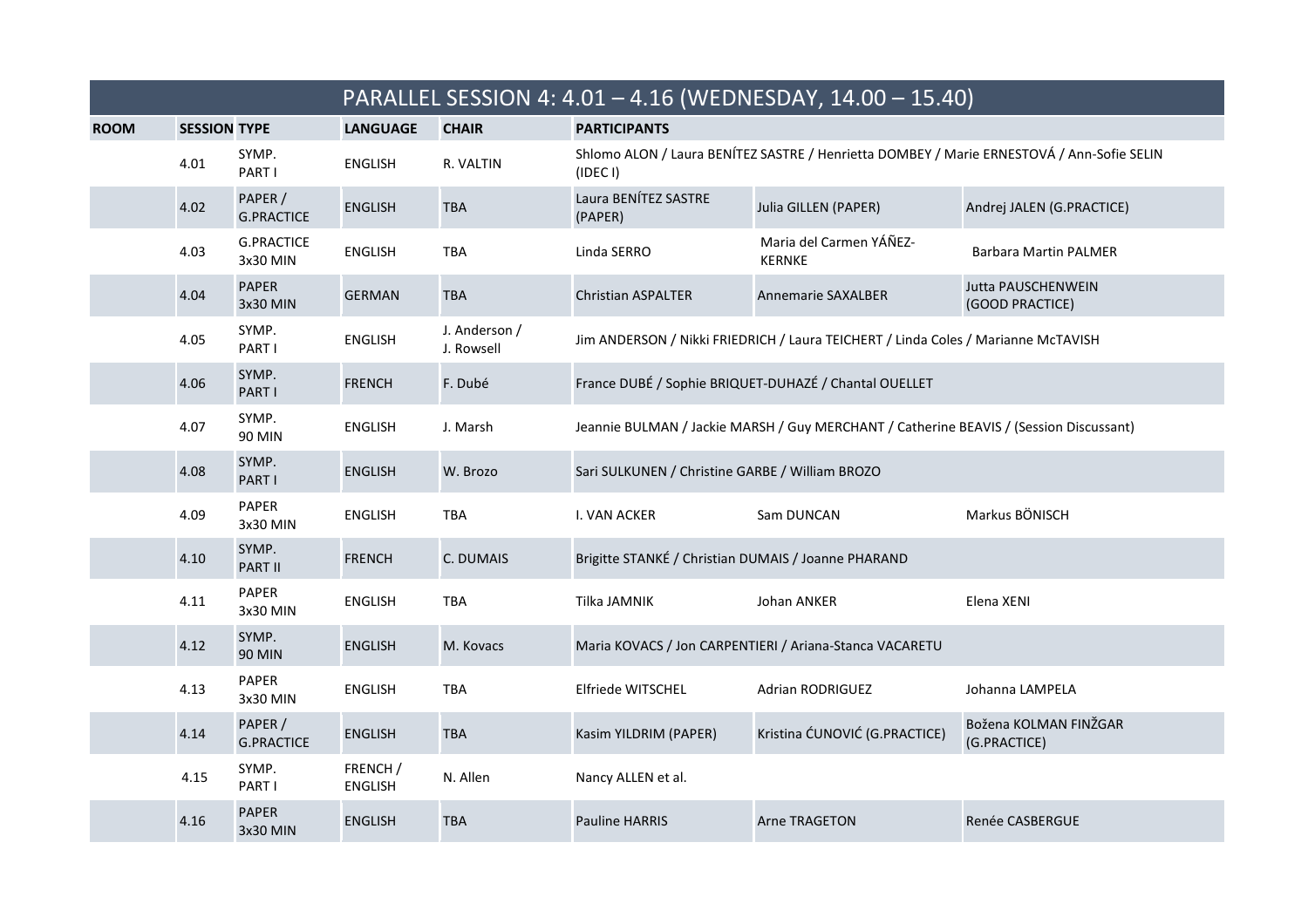|             |                     |                              | PARALLEL SESSION 5: 5.01 - 5.16 (WEDNESDAY, 16.10 - 17.50) |                             |                                                     |                                                                                           |                            |  |
|-------------|---------------------|------------------------------|------------------------------------------------------------|-----------------------------|-----------------------------------------------------|-------------------------------------------------------------------------------------------|----------------------------|--|
| <b>ROOM</b> | <b>SESSION TYPE</b> |                              | <b>LANGUAGE</b>                                            | <b>CHAIR</b>                | <b>PARTICIPANTS</b>                                 |                                                                                           |                            |  |
|             | 5.01                | SYMP.<br>PART II             | <b>ENGLISH</b>                                             | R. VALTIN                   | (IDEC II)                                           | Shlomo ALON / Laura BENÍTEZ SASTRE / Henrietta DOMBEY / Marie ERNESTOVÁ / Ann-Sofie SELIN |                            |  |
|             | 5.02                | SYMP.<br><b>90 MIN</b>       | <b>GERMAN</b>                                              | T. Fenzl                    | <b>Thomas FENZL</b>                                 |                                                                                           |                            |  |
|             | 5.03                | PAPER<br>3x30 MIN            | <b>ENGLISH</b>                                             | <b>TBA</b>                  | Juan ARAUJO                                         | Maja MEZGEC                                                                               | Ann ANDERSON               |  |
|             | 5.04                | <b>PAPER</b><br>3x30 MIN     | <b>GERMAN</b>                                              | <b>TBA</b>                  | Julia MAYOROVA                                      | Lena BIEN                                                                                 | Gerda KYSELA-SCHIEMER      |  |
|             | 5.05                | SYMP.<br>PART II             | <b>ENGLISH</b>                                             | J. Anderson /<br>J. Rowsell | Jim ANDERSON / Jennifer ROWSELL / Kari-Lynn WINTERS |                                                                                           |                            |  |
|             | 5.06                | SYMP.<br><b>PART II</b>      | <b>FRENCH</b>                                              | F. Dubé                     |                                                     | France DUBÉ / Sophie BRIQUET-DUHAZÉ / Chantal OUELLET                                     |                            |  |
|             | 5.07                | <b>PAPER</b><br>3x30 MIN     | <b>ENGLISH</b>                                             | TBA                         | Guy MERCHANT / Cathy<br><b>BURNETT</b>              | Maureen WALSH                                                                             | XiaoFan HE                 |  |
|             | 5.08                | SYMP.<br><b>PART II</b>      | <b>ENGLISH</b>                                             | W. Brozo                    | Liliana ROMANIUC / William BROZO                    |                                                                                           |                            |  |
|             | 5.09                | <b>PAPER</b><br>3x30 MIN     | <b>ENGLISH</b>                                             | TBA                         | Frank FUREDI                                        | Rosa SOBRINO CALLEJO                                                                      |                            |  |
|             | 5.10                | SYMP.<br>PART I              | <b>FRENCH</b>                                              | L. Lafontaine               | Martine PELLERIN / Kim CHAPUT / Sonia LEFEBVRE      |                                                                                           |                            |  |
|             | 5.11                | PAPER /<br><b>G.PRACTICE</b> | <b>ENGLISH</b>                                             | TBA                         | Alicia CURTIN (PAPER)                               | Betsy SISSON / Diana SISSON<br>(PAPER)                                                    | Lisa PALECZEK (G.PRACTICE) |  |
|             | 5.12                | SYMP.<br><b>90 MIN</b>       | <b>ENGLISH</b>                                             | J. YJ Lee                   | Jason YunJoon LEE / Do-Hyung RYU / Hye-Jeong KIM    |                                                                                           |                            |  |
|             | 5.13                | PAPER /<br><b>G.PRACTICE</b> | <b>ENGLISH</b>                                             | TBA                         | Pei-Lan CHEN (PAPER)                                | Priscilla GRIFFITH (GOOD<br>PRACTICE)                                                     |                            |  |
|             | 5.14                | PAPER /<br><b>G.PRACTICE</b> | <b>ENGLISH</b>                                             | <b>TBA</b>                  | Helin PUKSAND (PAPER)                               | Fuk-Chuen HO (PAPER)                                                                      | Hülya KARTAL (G.PRACTICE)  |  |
|             | 5.15                | SYMP.<br>PART II             | FRENCH /<br><b>ENGLISH</b>                                 | N. Allen                    | Nancy ALLEN et al.                                  |                                                                                           |                            |  |
|             | 5.16                | <b>PAPER</b><br>3x30 MIN     | <b>ENGLISH</b>                                             | <b>TBA</b>                  | Ingrid WILLENBERG                                   | Agnès COSTERG                                                                             | <b>Demet SEBAN</b>         |  |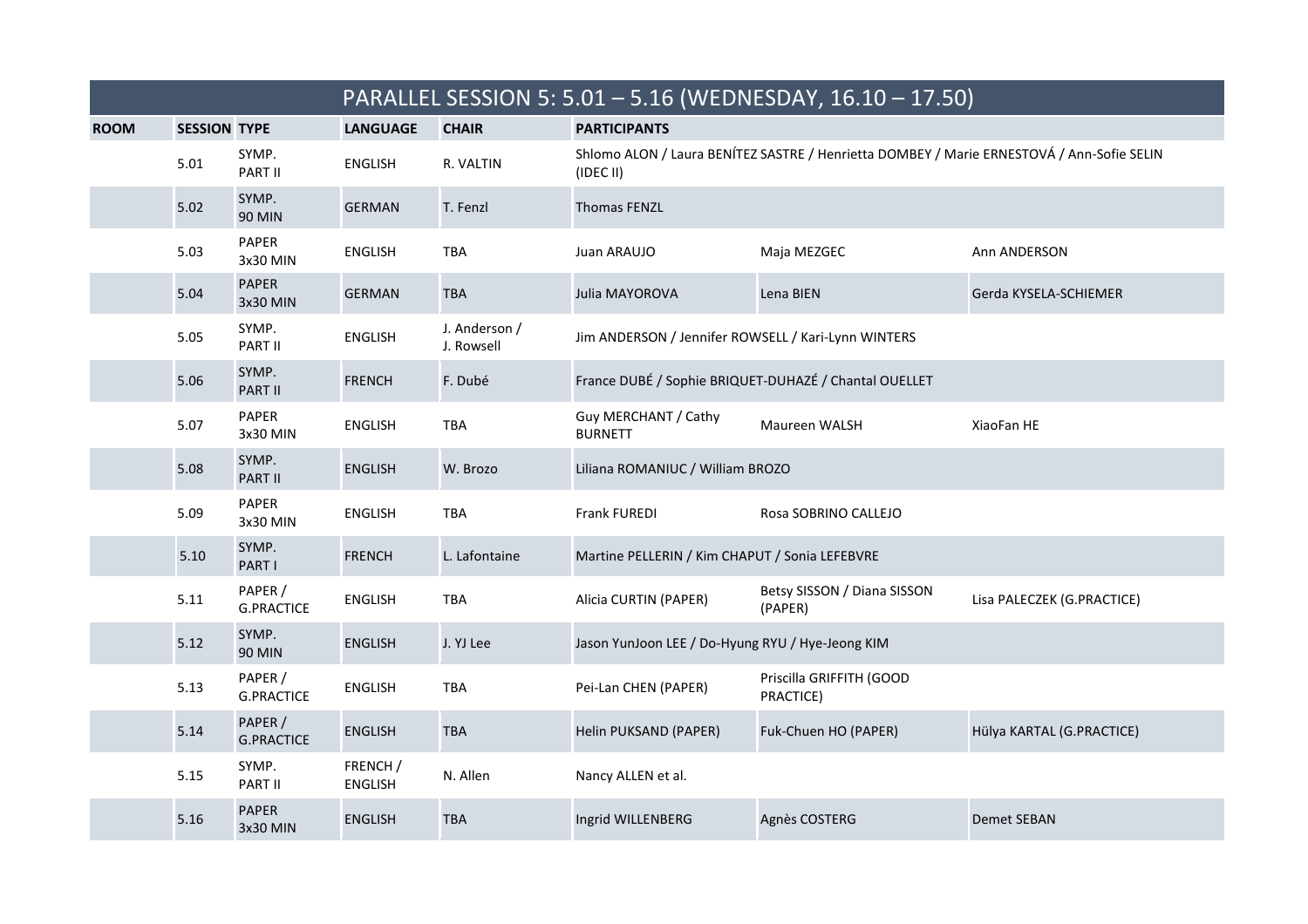|             |                     |                                  |                            |               |                                                         | PARALLEL SESSION 6: 6.01 - 6.16 (THURSDAY, 09.00 - 10.40) |                                                                                                  |
|-------------|---------------------|----------------------------------|----------------------------|---------------|---------------------------------------------------------|-----------------------------------------------------------|--------------------------------------------------------------------------------------------------|
| <b>ROOM</b> | <b>SESSION TYPE</b> |                                  | <b>LANGUAGE</b>            | <b>CHAIR</b>  | <b>PARTICIPANTS</b>                                     |                                                           |                                                                                                  |
|             | 6.01                | PAPER<br>3x30 MIN                | <b>ENGLISH</b>             | <b>TBA</b>    | Cherly McLEAN                                           | <b>Berit LUNDGREN</b>                                     | Marie Grace REOPEREZ                                                                             |
|             | 6.02                | PAPER /<br><b>G.PRACTICE</b>     | <b>ENGLISH</b>             | <b>TBA</b>    | Camilla VIZCONDE (PAPER)                                | Anatoly KACHALKIN (PAPER)                                 | Shannon MELIDEO (G.PRACTICE)                                                                     |
|             | 6.03                | <b>WORKSHOP</b><br>90 MIN        | <b>GERMAN</b>              | E. Altenburg  | Erika ALTENBURG                                         |                                                           |                                                                                                  |
|             | 6.04                | <b>PAPER</b><br>3x30 MIN         | <b>GERMAN</b>              | <b>TBA</b>    | Claudia SCHERLING                                       | Sarah FORNOL                                              | Sabrina SUTTER                                                                                   |
|             | 6.05                | <b>WORKSHOP</b><br><b>90 MIN</b> | <b>ENGLISH</b>             | A. Crawford   | Alan CRAWFORD                                           |                                                           |                                                                                                  |
|             | 6.06                | <b>WORKSHOP</b><br><b>90 MIN</b> | <b>ENGLISH</b>             | S. Seifert    |                                                         |                                                           | Susanne SEIFERT / Lisa PALECZEK / Andrea KULMHOFER / Susanne SCHWAB / Barbara GASTEIGER-KLICPERA |
|             | 6.07                | <b>WORKSHOP</b><br>90 MIN        | <b>ENGLISH</b>             | L. J. Shaw    | Louise J. SHAW / Lynda M. VALERIE                       |                                                           |                                                                                                  |
|             | 6.08                | <b>WORKSHOP</b><br><b>90 MIN</b> | <b>ENGLISH</b>             | D. Cox        | Donna COX / Melinda MILLER / Helen BERG                 |                                                           |                                                                                                  |
|             | 6.09                | <b>WORKSHOP</b><br>90 MIN        | <b>ENGLISH</b>             | S A. Sharma   | Sue Ann SHARMA / Lynn A. SMOLEN / Wendy C. KASTEN       |                                                           |                                                                                                  |
|             | 6.10                | SYMP.<br><b>PART II</b>          | <b>FRENCH</b>              | L. Lafontaine | Jean-Francois BOUTIN / Raymond NOLIN / Corneille KAZADI |                                                           |                                                                                                  |
|             | 6.11                | PAPER /<br><b>G.PRACTICE</b>     | <b>ENGLISH</b>             | <b>TBA</b>    | Cami CONDIE (PAPER)                                     | Bethanie PLECHTER (PAPER)                                 | Cleti CERVONI (G.PRACTICE)                                                                       |
|             | 6.12                | <b>PAPER</b><br>3x30 MIN         | <b>ENGLISH</b>             | <b>TBA</b>    | Linda GAMBRELL                                          | Mienke DROOP                                              | <b>Celeste BATES</b>                                                                             |
|             | 6.13                | <b>WORKSHOP</b><br>90 MIN        | <b>ENGLISH</b>             | J. Collins    | Sara Ann BEACH / Jiening RUAN / Staci VOLLMER           |                                                           |                                                                                                  |
|             | 6.14                | PAPER /<br><b>G.PRACTICE</b>     | <b>ENGLISH</b>             | <b>TBA</b>    | Tanja SLEMENJAK (PAPER)                                 | K. Dara HILL (PAPER)                                      | Isaac LARISON (G.PRACTICE)                                                                       |
|             | 6.15                | SYMP.<br>PART I                  | FRENCH /<br><b>ENGLISH</b> | N. Allen      | Viviane BOUCHER et al.                                  |                                                           |                                                                                                  |
|             | 6.16                | PAPER /<br><b>G.PRACTICE</b>     | <b>ENGLISH</b>             | <b>TBA</b>    | Mizi LEWISON (PAPER)                                    | Francesa MASOERO (G.PRACTICE) Lotta OLVEGARD (PAPER)      |                                                                                                  |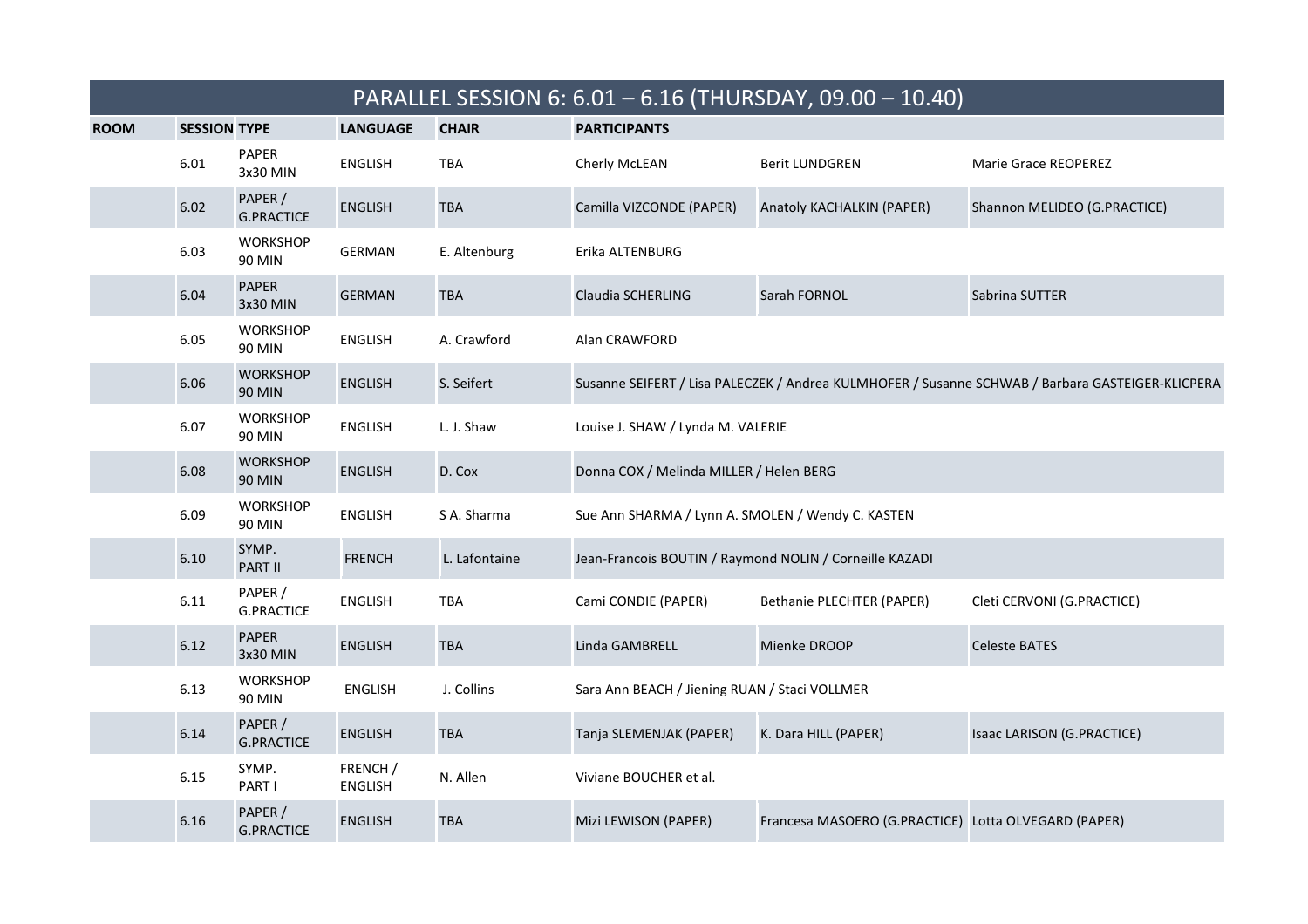|             | PARALLEL SESSION 7: 7.01 - 7.16 (THURSDAY, 11.10 - 12.50) |                                  |                            |                  |                                                       |                                                              |                             |  |
|-------------|-----------------------------------------------------------|----------------------------------|----------------------------|------------------|-------------------------------------------------------|--------------------------------------------------------------|-----------------------------|--|
| <b>ROOM</b> | <b>SESSION TYPE</b>                                       |                                  | <b>LANGUAGE</b>            | <b>CHAIR</b>     | <b>PARTICIPANTS</b>                                   |                                                              |                             |  |
|             | 7.01                                                      | SYMP.<br>90 MIN                  | <b>ENGLISH</b>             | L. WILFONG       |                                                       | Terry BENTON / Alexa SANDMANN / Bill BINTZ / Bethany SCULLIN |                             |  |
|             | 7.02                                                      | <b>PAPER</b><br>3x30 MIN         | <b>ENGLISH</b>             |                  | Linda WASON-ELLAM                                     | Louari MARINA                                                | Diana SISSION               |  |
|             | 7.03                                                      | <b>WORKSHOP</b><br><b>90 MIN</b> | GERMAN                     | A. Schmitt-Rößer | Angelika SCHMITT-RÖßER / Erni KAHLHAMMER / Rita FEICK |                                                              |                             |  |
|             | 7.04                                                      | <b>PAPER</b><br>3x30 MIN         | <b>ENGLISH</b>             | <b>TBA</b>       | <b>Maik PHILIPP</b>                                   | <b>Robin BRIGHT</b>                                          | <b>Annette UKKOLA</b>       |  |
|             | 7.05                                                      | <b>WORKSHOP</b><br>90 MIN        | <b>ENGLISH</b>             | N. Kolodziej     | Nancy KOLODZIEJ                                       |                                                              |                             |  |
|             | 7.06                                                      | <b>WORKSHOP</b><br><b>90 MIN</b> | <b>ENGLISH</b>             | P. Hipwell       | Patricia HIPWELL / Catherine BLACK                    |                                                              |                             |  |
|             | 7.07                                                      | <b>WORKSHOP</b><br><b>90 MIN</b> | <b>ENGLISH</b>             | J. Fuhrman       | <b>Judith FUHRMAN</b>                                 |                                                              |                             |  |
|             | 7.08                                                      | <b>WORKSHOP</b><br><b>90 MIN</b> | <b>ENGLISH</b>             | P. Bryson        | Penny BRYSON                                          |                                                              |                             |  |
|             | 7.09                                                      | PAPER<br>3x30 MIN                | <b>ENGLISH</b>             | <b>TBA</b>       | Brigitte STANKÉ                                       | Anna HANISCH                                                 | Trevor O'BRIEN              |  |
|             | 7.10                                                      | SYMP.<br>PART I                  | <b>FRENCH</b>              | J. Pharand       | Kathleen SÉNÉCHAL / Erick FALARDEAU / Julie RUEL      |                                                              |                             |  |
|             | 7.11                                                      | <b>G.PRACTICE</b><br>3x30 MIN    | <b>ENGLISH</b>             | <b>TBA</b>       | Kathleen QUINN                                        | Sandra KALNINA                                               | Stefan SALOMONSBERGER       |  |
|             | 7.12                                                      | PAPER /<br><b>G.PRACTICE</b>     | <b>ENGLISH</b>             | <b>TBA</b>       | <b>Bethanie PLECHTER</b><br>(G.PRACTICE)              | Linda SERRO (G.PRACTICE)                                     | Miel ABDON (PAPER)          |  |
|             | 7.13                                                      | PAPER /<br><b>G.PRACTICE</b>     | <b>ENGLISH</b>             | TBA              | Karin DA ROCHA<br>(GOOD PRACTICE)                     | Kathleen JONSON<br>(GOOD PRACTICE)                           | Aleksandra SMIRNOVA (PAPER) |  |
|             | 7.14                                                      | <b>PAPER</b><br>3x30 MIN         | <b>ENGLISCH</b>            | <b>TBA</b>       | Eileen SCHECKLE                                       | Gerda MOSER                                                  | Katharina PERSCHAK          |  |
|             | 7.15                                                      | SYMP.<br>PART II                 | FRENCH /<br><b>ENGLISH</b> | N. Allen         | Viviane BOUCHER et al.                                |                                                              |                             |  |
|             | 7.16                                                      | <b>WORKSHOP</b><br>90MIN         | <b>ENGLISH</b>             | L. Valerie       | Lynda VALERIE / Michelle MALETTA                      |                                                              |                             |  |